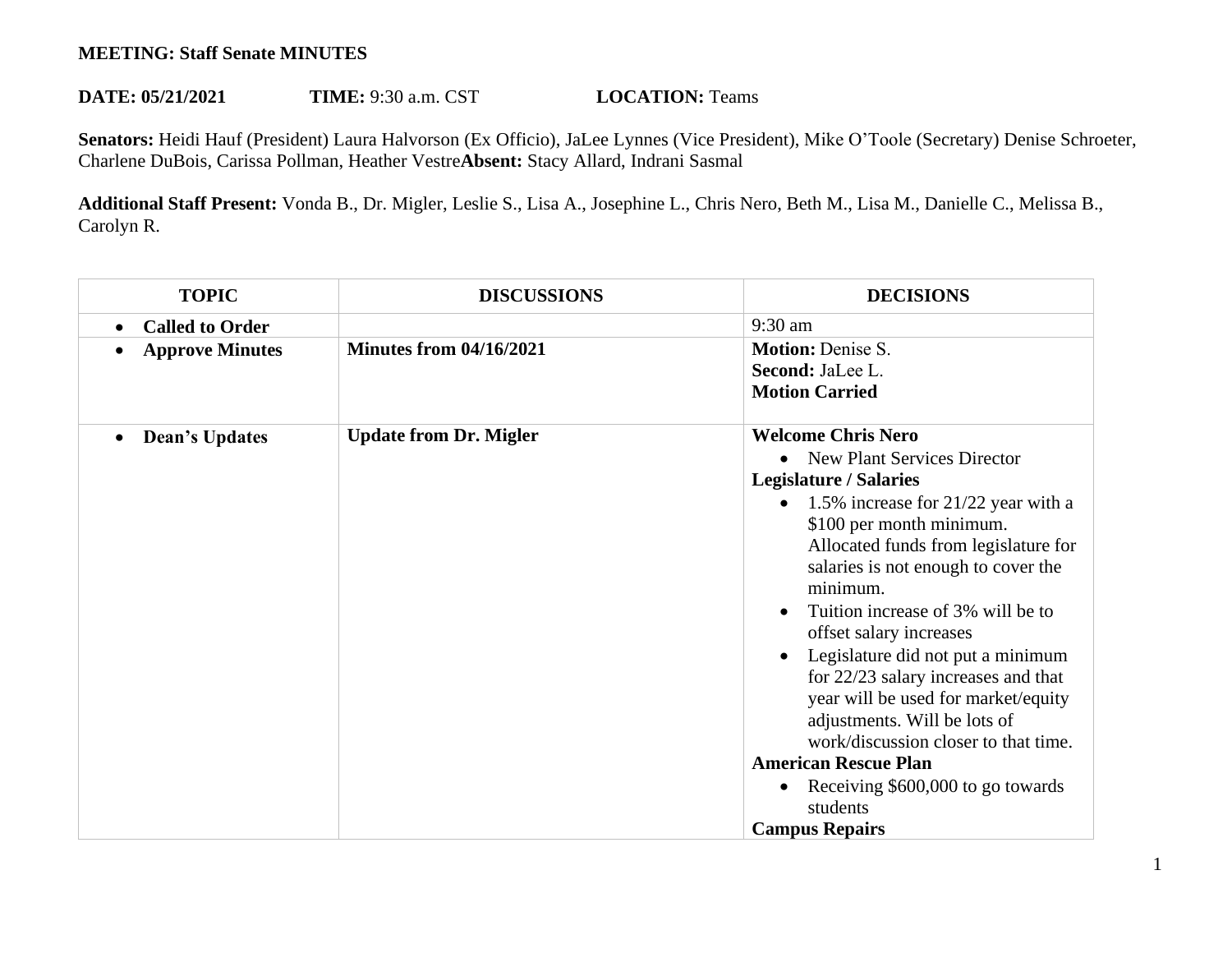|                                  |                                                                                                                             | Two significant/costly repairs will<br>be replacement of a steam line and<br>replacement of Thatcher Hall roof.                                                                                                                                                                                                                                                                                                                                                                                                                                                                                                                                                                                                                                         |
|----------------------------------|-----------------------------------------------------------------------------------------------------------------------------|---------------------------------------------------------------------------------------------------------------------------------------------------------------------------------------------------------------------------------------------------------------------------------------------------------------------------------------------------------------------------------------------------------------------------------------------------------------------------------------------------------------------------------------------------------------------------------------------------------------------------------------------------------------------------------------------------------------------------------------------------------|
| <b>Old Business</b><br>$\bullet$ | <b>Final Review of By-Laws</b><br>$\bullet$                                                                                 | <b>No Changes</b>                                                                                                                                                                                                                                                                                                                                                                                                                                                                                                                                                                                                                                                                                                                                       |
| <b>New Business</b>              | <b>Welcome New Senators</b><br><b>Budget Update</b><br><b>NDSSS Update</b><br><b>Nominations &amp; Election of Officers</b> | <b>Welcome New Senators</b><br>April A. for Student Services,<br>$\bullet$<br>Josephine L. for IT, Chris Nero for<br><b>Plant Services</b><br><b>Budget Update</b><br>• Currently at $$4,461.62$<br><b>NDSSS Update</b><br>Annual Face-to-Face meeting will<br>$\bullet$<br>be held June 22-23, option to attend<br>remotely is available<br><b>Nominations &amp; Election of Officers</b><br>Vice President - Carissa P.<br>$\bullet$<br>nominated. Mike motioned to cease<br>nominations and cast vote. JaLee<br>second motion. Motion passed.<br>Secretary – Heather V. nominated.<br>JaLee motioned to cease<br>nominations and cast vote. Mike<br>second motion. Motion passed.<br>President – JaLee will move from<br>VP to President per bylaws. |
| Other                            | $\bullet$                                                                                                                   | <b>Vendor Show Recap</b><br>Great turnout – vendors were<br>$\bullet$<br>pleased                                                                                                                                                                                                                                                                                                                                                                                                                                                                                                                                                                                                                                                                        |
|                                  |                                                                                                                             | Raised \$975 for Staff Senate                                                                                                                                                                                                                                                                                                                                                                                                                                                                                                                                                                                                                                                                                                                           |